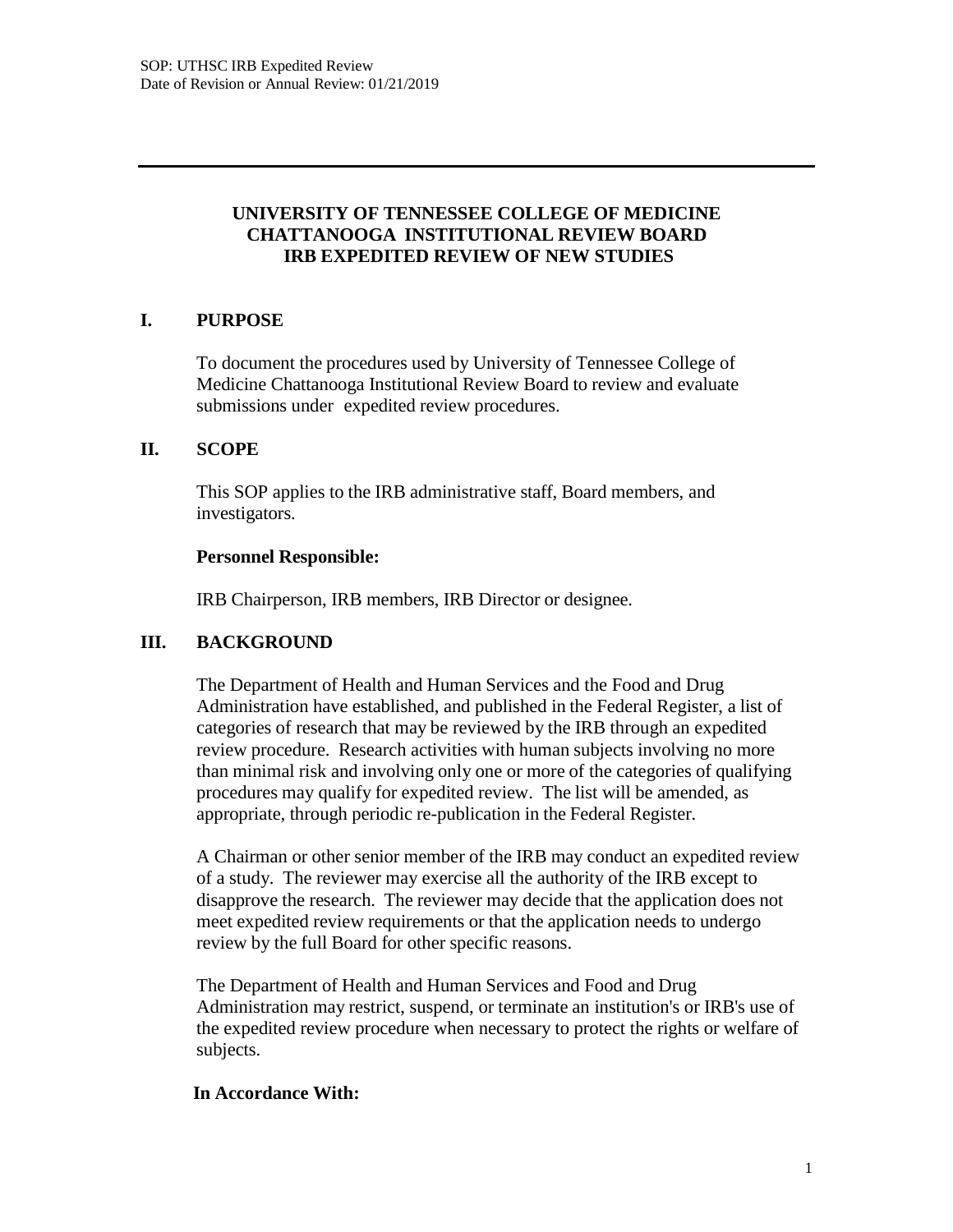21 CFR 56.110; 45 CFR 46.110.

Conditions for IRB Use of Expedited Review <http://www.fda.gov/ScienceResearch/SpecialTopics/RunningClinicalTrials/Guida> ncesInformationSheetsandNotices/ucm118099.htm

Expedited Review: Categories of Research that may be Reviewed Through an Expedited Review Procedure <http://www.hhs.gov/ohrp/policy/expedited98.html>

Guidance on Expedited Review Procedures <http://www.hhs.gov/ohrp/policy/exprev.html>

*Compliance with this policy also requires compliance with state or local laws or regulations that provide additional protections for human subjects.*

# **IV. PROCEDURES**

- 1. Investigators must submit the initial Expedited application via the Initial Smart Form Application within IRBNet with appropriate signature(s) and with all the appropriate attachments such as,
	- a. protocol;
	- b. surveys, questionnaires, data collection instruments;
	- c. package insert;
	- d. informed consent document.
- 2. Upon receipt of the Initial Smart Form Application, the following procedures will be utilized:
	- a. The IRB Administrator will assign an IRB number to the application.
	- b. And determine whether the application qualifies for expedited review.
	- c. If the study qualifies for expedited review, a Chair or other experienced reviewer designated is assigned the responsibility for reviewing the application. No IRB member will participate in the expedited review of research in which the member has a conflict of interest.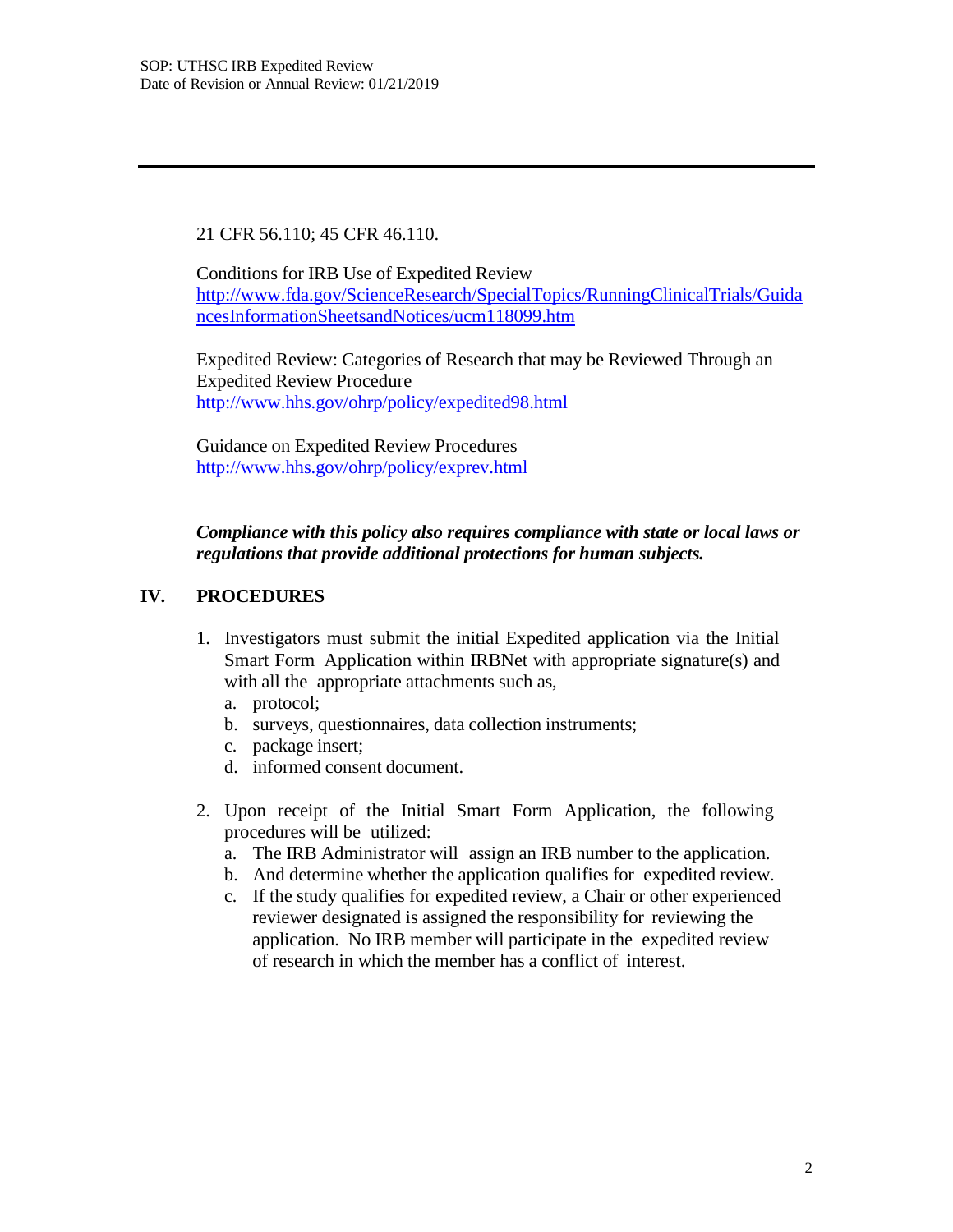- d. The assigned reviewer(s) will review the application, study documents (if any), and consent documents according to applicable ethical principles, federal regulations and local IRB policies, and will complete the reviewer's form within IRBNet.
- e. In reviewing the research, the reviewers may exercise all of the authorities of the IRB except that the reviewers may not disapprove the research. A research activity may be disapproved only after review in accordance with the non-expedited review procedure set forth in 45 CFR 46.108(b).
- 3. Based on the review of the information submitted, the IRB will take one of the following actions:
	- a. Approve the expedited application without provisos;
	- b. Approve the expedited application pending response to administrative provisos;

c. Defer approval of the application pending resolution of substantive conditions requiring further review; or

- d. The application will be re-assigned exempt or full board review status.
- 4. If the reviewer approves the expedited application:
	- a. The results of the protocol review will be summarized by IRB Administrator in a letter to the principal investigator. The approval letter will include the approval period for the study.
	- b. A copy of the correspondence will be placed in the electronic IRB file for the study.
	- c. The letter will be mailed electronically to the investigator and the study contact(s),
- 5. If an application is approved pending response to administrative provisos, the assigned IRB analyst will collate the comments of the reviewer(s) and administrative staff and send the them to the investigator and study contact(s), in a letter via IRBNet. The investigator must respond to the proviso letter within 60 days from the time the letter is issued. If the investigator misses the deadline, the IRB will consider the study inactive and reactivation may require re-submission of the original application for review.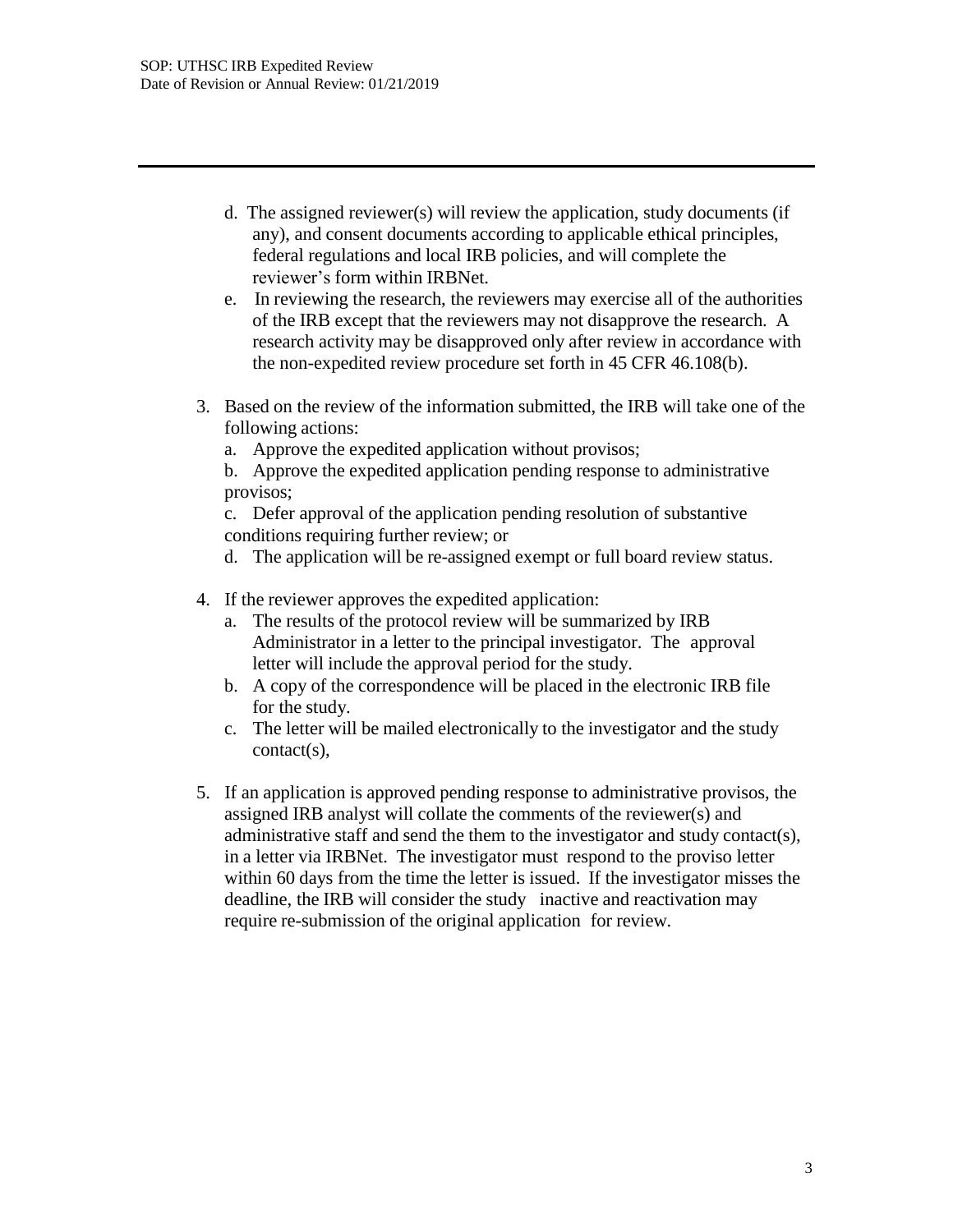- 6. If an application is deferred, the assigned IRB Administrator will collate the comments of the reviewer(s) and administrative staff and send them to the investigator and study contact(s) in a letter via IRBNet. Subsequent review and approval by a Chair or other experienced reviewer designated by the Director will be required.
- 7. Research activities that (1) present no more than minimal risk to human subjects, and (2) involve only procedures listed in one or more of the following categories, may be reviewed by the IRB through the expedited review procedure authorized by 45 CFR 46.110 and 21 CFR 56.110. The activities listed should not be deemed to be of minimal risk simply because they are included on this list. Inclusion on this list merely means that the activity is eligible for review through the expedited review procedure when the specific circumstances of the proposed research involve no more than minimal risk to human subjects.
- 8. The categories in this list apply regardless of the age of subjects, except as noted.
- 9. The expedited review procedure will not be used where identification of the subjects and/or their responses would reasonably place them at risk of criminal or civil liability or be damaging to the subjects' financial standing, employability, insurability, reputation, or be stigmatizing, unless reasonable and appropriate protections will be implemented so that risks related to invasion of privacy and breach of confidentiality are no greater than minimal.
- 10. The expedited review procedure will not be used for classified research involving human subjects.
- 11. Categories of research that qualify for expedited review are:
	- 1) Clinical studies of drugs and medical devices only when condition (a) or (b) is met.
		- a. Research on drugs for which an investigational new drug application (21 CFR Part 312) is not required. (Note: Research on marketed drugs that significantly increases the risks or decreases the acceptability of the risks associated with the use of the product is not eligible for expedited review.)
		- b. Research on medical devices for which (i) an investigational device exemption application (21 CFR Part 812) is not required; or (ii) the medical device is cleared/approved for marketing and the medical device is being used in accordance with its cleared/approved labeling.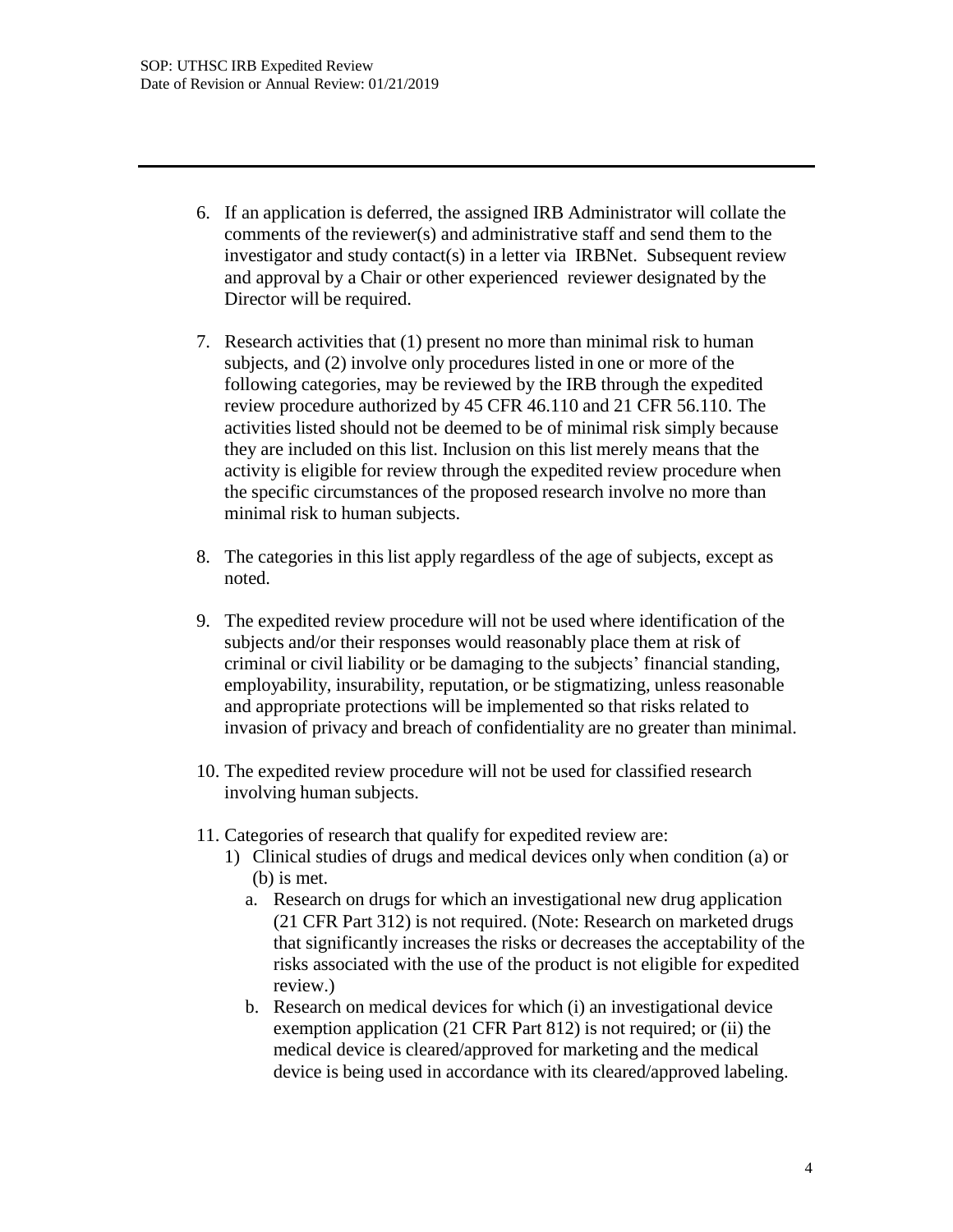- 2) Collection of blood samples by finger stick, heel stick, ear stick, or venipuncture as follows:
	- a. from healthy, nonpregnant adults who weigh at least 110 pounds. For these subjects, the amounts drawn may not exceed 550 ml in an 8 week period and collection may not occur more frequently than 2 times per week; or
	- b. from other adults and children, considering the age, weight, and health of the subjects, the collection procedure, the amount of blood to be collected, and the frequency with which it will be collected. For these subjects, the amount drawn may not exceed the lesser of 50 ml or 3 ml per kg in an 8 week period and collection may not occur more frequently than 2 times per week.
- 3) Prospective collection of biological specimens for research purposes by noninvasive means.

Examples: (a) hair and nail clippings in a nondisfiguring manner; (b) deciduous teeth at time of exfoliation or if routine patient care indicates a need for extraction; (c) permanent teeth if routine patient care indicates a need for extraction; (d) excreta and external secretions (including sweat); (e) uncannulated saliva collected either in an unstimulated fashion or stimulated by chewing gumbase or wax or by applying a dilute citric solution to the tongue; (f) placenta removed at delivery; (g) amniotic fluid obtained at the time of rupture of the membrane prior to or during labor; (h) supra- and subgingival dental plaque and calculus, provided the collection procedure is not more invasive than routine prophylactic scaling of the teeth and the process is accomplished in accordance with accepted prophylactic techniques; (i) mucosal and skin cells collected by buccal scraping or swab, skin swab, or mouth washings; (j) sputum collected after saline mist nebulization.

4) Collection of data through noninvasive procedures (not involving general anesthesia or sedation) routinely employed in clinical practice, excluding procedures involving x-rays or microwaves. Where medical devices are employed, they must be cleared/approved for marketing. (Studies intended to evaluate the safety and effectiveness of the medical device are not generally eligible for expedited review, including studies of cleared medical devices for new indications.)

Examples: (a) physical sensors that are applied either to the surface of the body or at a distance and do not involve input of significant amounts of energy into the subject or an invasion of the subject's privacy; (b)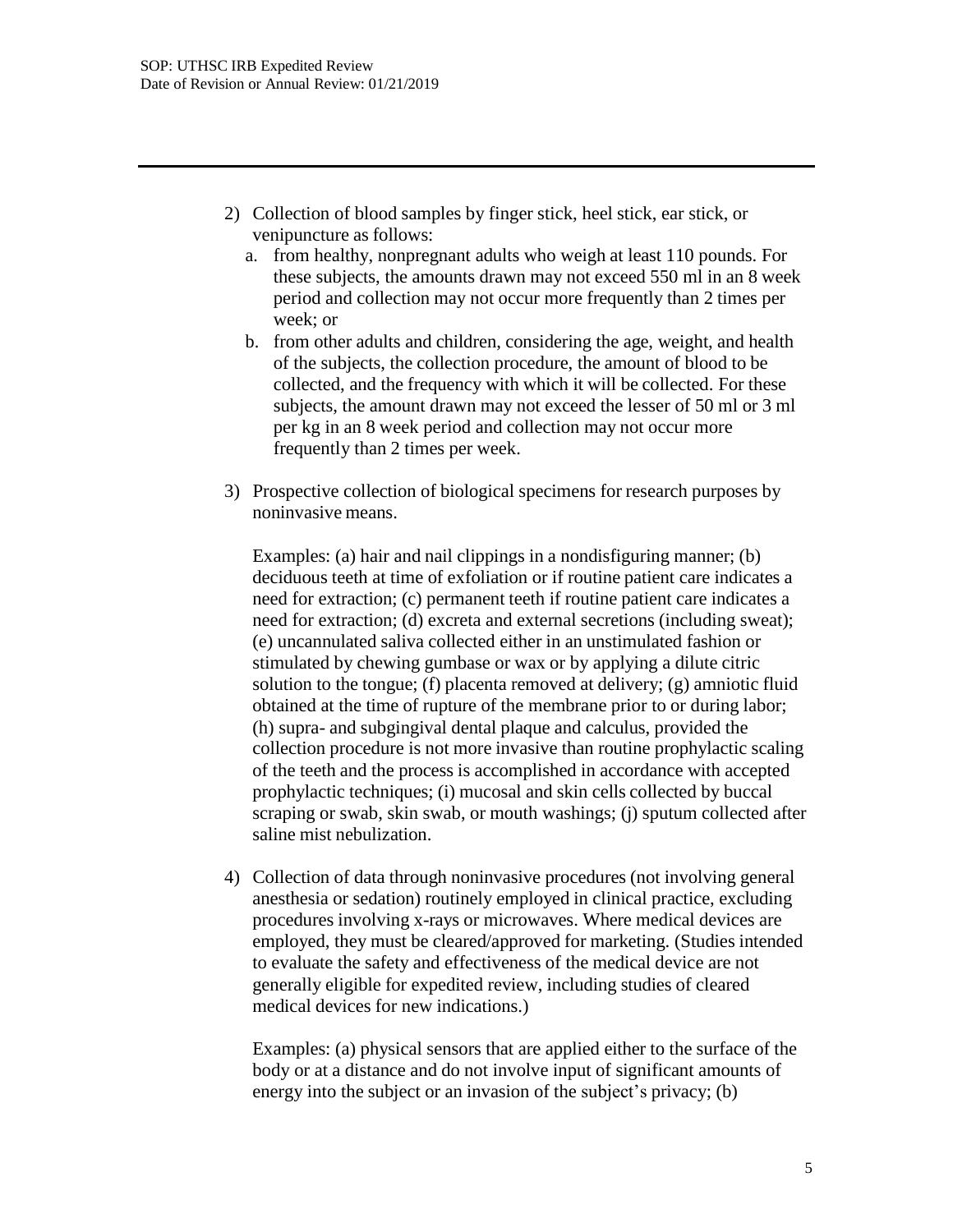weighing or testing sensory acuity; (c) magnetic resonance imaging; (d) electrocardiography, electroencephalography, thermography, detection of naturally occurring radioactivity, electroretinography, ultrasound, diagnostic infrared imaging, doppler blood flow, and echocardiography; (e) moderate exercise, muscular strength testing, body composition assessment, and flexibility testing where appropriate given the age, weight, and health of the individual.

- 5) Research involving materials (data, documents, records, or specimens) that have been collected, or will be collected solely for nonresearch purposes (such as medical treatment or diagnosis). (NOTE: Some research in this category may be exempt from the HHS regulations for the protection of human subjects previously found at 45 CFR 46.101(b)(4) which is now found at  $45 \text{ CFR } 46.104\text{ (d)}(4)$  under the revised Common Rule. This listing refers only to research that is not exempt.)
- 6) Collection of data from voice, video, digital, or image recordings made for research purposes.
- 7) Research on individual or group characteristics or behavior (including, but not limited to, research on perception, cognition, motivation, identity, language, communication, cultural beliefs or practices, and social behavior) or research employing survey, interview, oral history, focus group, program evaluation, human factors evaluation, or quality assurance methodologies. (NOTE: Some research in this category may be exempt from the HHS regulations for the protection of human subjects previously found at 45 CFR 46.101(b)(2) and (b)(3) which is now found at  $45$  CFR  $46.104(d)(2)$  and (d)(3) under the revised Common Rule. This listing refers only to research that is not exempt.)
- 8) For information regarding the expedited review procedure for continuing review, see SOP: Continuing Review of Research.
- 9) Research for which limited IRB review is a condition of exemption.
- 12. For information regarding the expedited review procedure for revisions, see SOP: Revisions in Approved Studies.
- 13. A copy of all correspondence concerning the expedited review will be retained in the IRB files for the study.